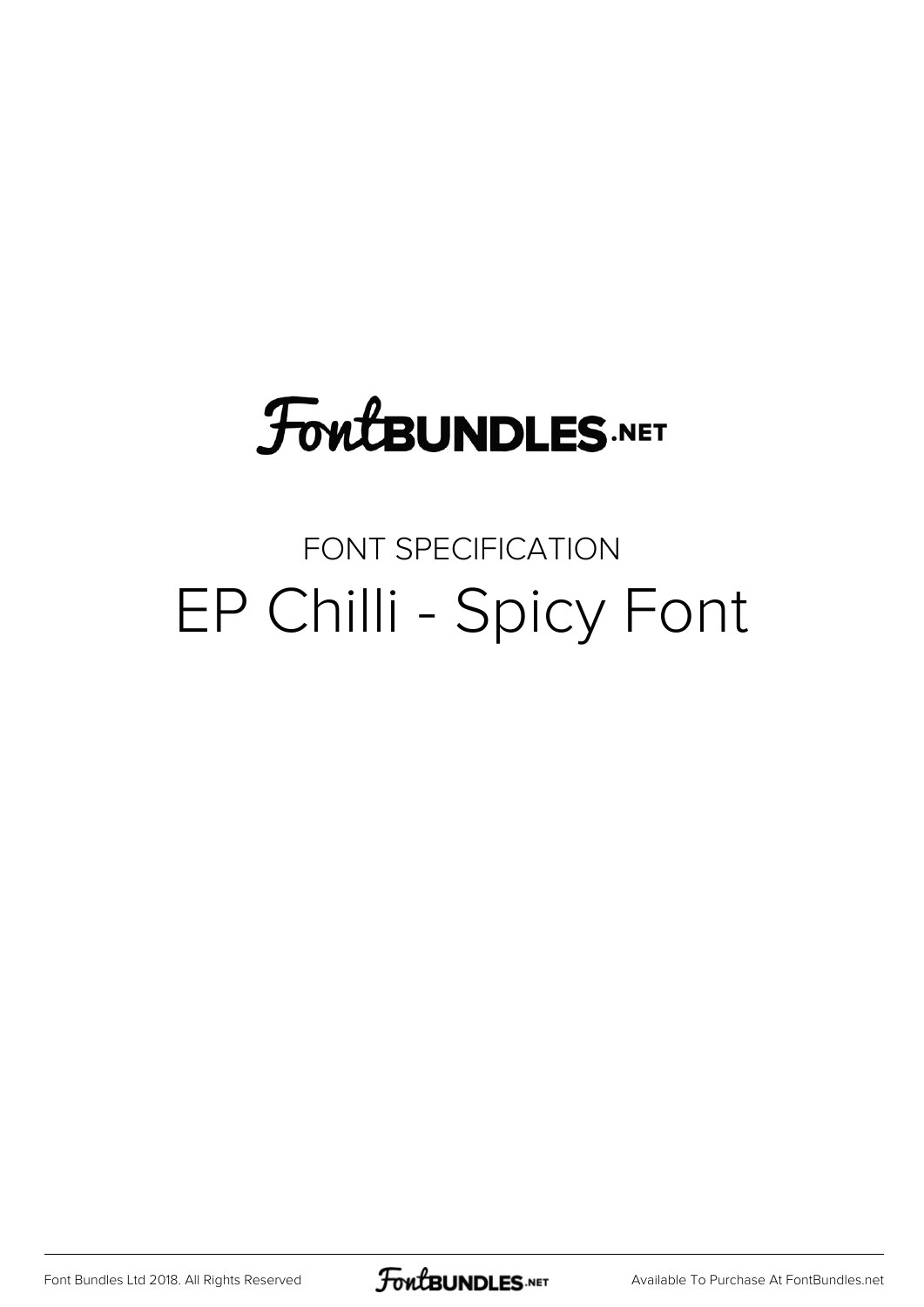

**Uppercase Characters** 

## ABCDEFGHIJKLMNOP GRSTUVWXYZ

Lowercase Characters

## abcdefghijkImnopgrs tuvwxyz

**Numbers** 

### 0123456789

**Punctuation and Symbols** 

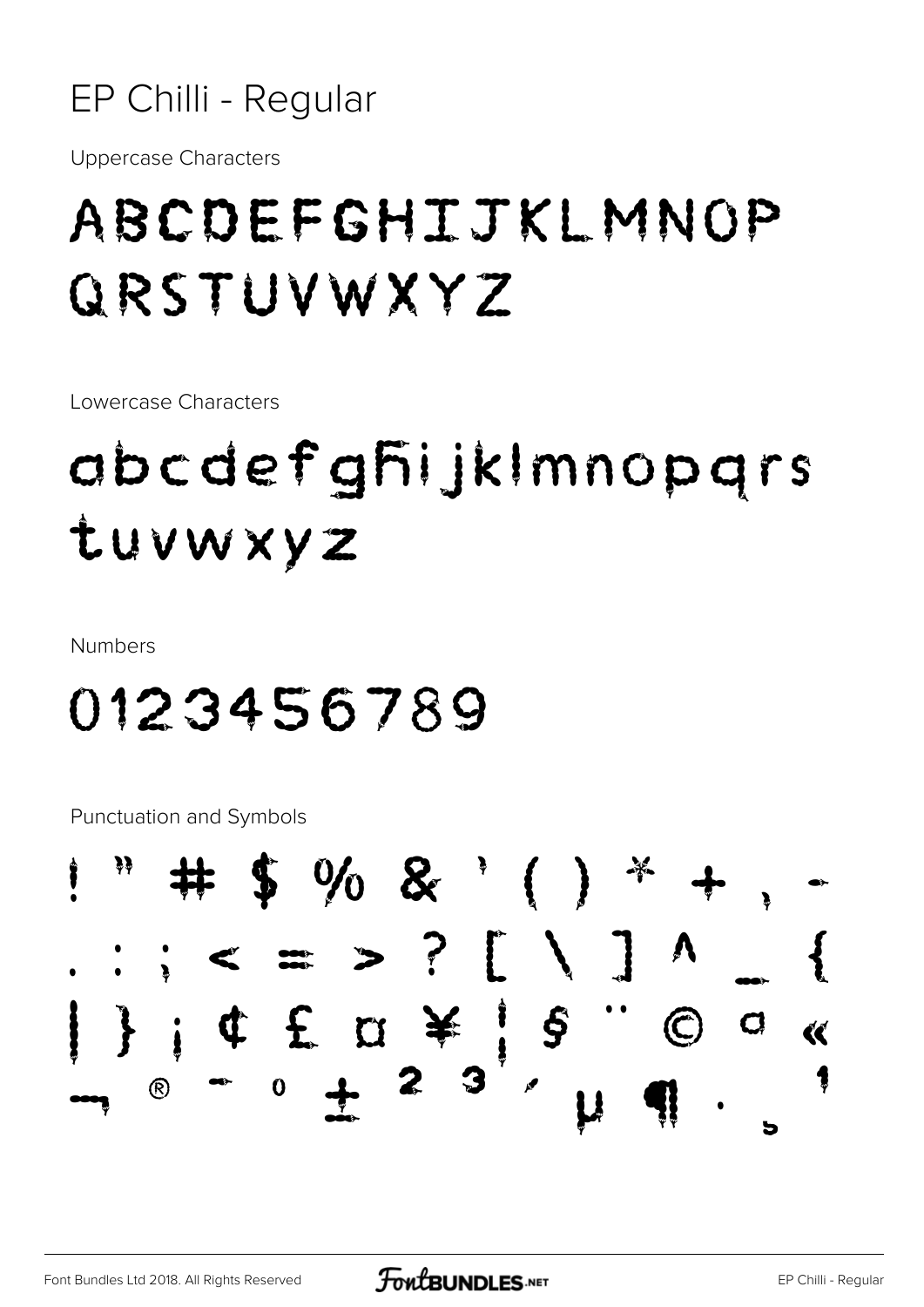$\frac{0}{3}$   $\frac{1}{4}$   $\frac{1}{2}$   $\frac{3}{4}$ All Other Glyphs

|  |  |  | À Á Â Ã Ä Ä Å Æ Ç È |  |
|--|--|--|---------------------|--|
|  |  |  | ÉÊËÎÎÎĐÑ            |  |
|  |  |  | Ò Ó Ô Õ Ö X Ø Ù Ó   |  |
|  |  |  | ÛÜÝÞßàáãã           |  |
|  |  |  | äåæçèéêë ì          |  |